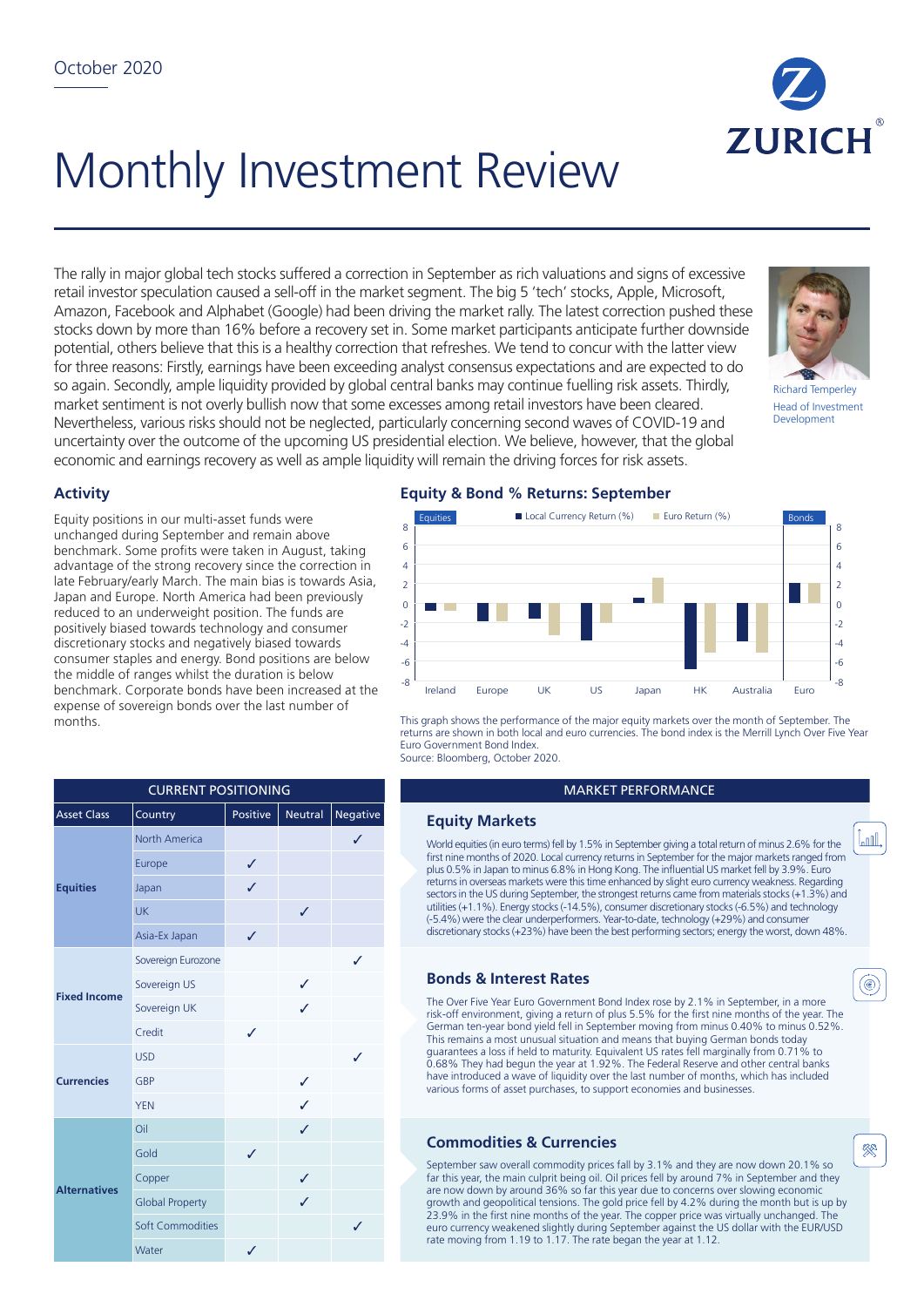| Zurich Life Annualised Performance            |                 | Annualised |            |            |                    |                    |                    |                             |  |
|-----------------------------------------------|-----------------|------------|------------|------------|--------------------|--------------------|--------------------|-----------------------------|--|
| to October 2020                               | Year to<br>Date | Year       | 3<br>Years | 5<br>Years | 10<br>Years        | 15<br>Years        | 20<br>Years        | <b>Fund Size</b><br>(Euros) |  |
| Prisma Multi-Asset Funds                      |                 |            |            |            |                    |                    |                    |                             |  |
| Prisma <sup>2</sup>                           | 0.3%            | 0.6%       | 0.8%       | 0.9%       | <b>Not Started</b> | <b>Not Started</b> | Not Started        | 383,632,220                 |  |
| Prisma <sup>3</sup>                           | 0.4%            | 2.0%       | 2.5%       | 2.7%       | <b>Not Started</b> | <b>Not Started</b> | Not Started        | 1,260,097,033               |  |
| Prisma 4                                      | 0.9%            | 4.5%       | 5.4%       | 5.9%       | <b>Not Started</b> | <b>Not Started</b> | <b>Not Started</b> | 1,614,348,343               |  |
| Prisma <sup>5</sup>                           | 2.3%            | 7.7%       | 8.2%       | 8.8%       | Not Started        | <b>Not Started</b> | <b>Not Started</b> | 863, 155, 332               |  |
| Prisma Max                                    | 4.3%            | 10.0%      | 9.5%       | 10.2%      | <b>Not Started</b> | Not Started        | Not Started        | 78,385,186                  |  |
| <b>Managed Funds</b>                          |                 |            |            |            |                    |                    |                    |                             |  |
| Cautiously Managed                            | 2.7%            | 5.1%       | 4.4%       | 4.7%       | 6.5%               | <b>Not Started</b> | <b>Not Started</b> | 501,257,651                 |  |
| <b>Sector Average</b>                         | $-3.2%$         | $-2.0%$    | 0.9%       | 2.3%       | 3.2%               | 2.6%               | 2.7%               |                             |  |
| <b>Balanced</b>                               | 5.1%            | 8.4%       | 7.5%       | 7.7%       | 9.1%               | 6.5%               | 5.4%               | 1,856,968,253               |  |
| <b>Sector Average</b>                         | $-5.0%$         | $-1.9%$    | 2.1%       | 3.8%       | 5.8%               | 3.5%               | 2.8%               |                             |  |
| Performance                                   | 5.5%            | 10.2%      | 8.8%       | 9.1%       | 9.9%               | 6.8%               | 5.5%               | 1,515,003,322               |  |
| Dynamic                                       | 5.4%            | 10.8%      | 9.5%       | 9.8%       | 10.5%              | 7.2%               | 5.6%               | 1,734,842,079               |  |
| <b>FinEx Sector Average</b>                   | $-6.8%$         | $-3.3%$    | 2.0%       | 4.5%       | 6.2%               | 3.7%               | 3.0%               |                             |  |
| <b>Protected Funds</b>                        |                 |            |            |            |                    |                    |                    |                             |  |
| Protected 70                                  | $-1.2%$         | 2.6%       | 3.6%       | 3.8%       | 5.1%               | <b>Not Started</b> | <b>Not Started</b> | 19,780,420                  |  |
| Protected 80                                  | $-2.1%$         | 0.4%       | 1.2%       | 1.4%       | 2.7%               | <b>Not Started</b> | <b>Not Started</b> | 29,116,808                  |  |
| Cash                                          |                 |            |            |            |                    |                    |                    |                             |  |
| Secure                                        | 0.0%            | 0.0%       | 0.0%       | 0.0%       | 0.1%               | 0.8%               | 1.4%               | 161,098,162                 |  |
| Cash Fund                                     | $-0.7%$         | $-0.9%$    | $-0.9%$    | $-0.8%$    | $-0.5%$            | <b>Not Started</b> | <b>Not Started</b> | 1,121,752,452               |  |
| <b>FinEx Sector Average</b>                   | $-0.5%$         | $-0.7%$    | $-0.6%$    | $-0.5%$    | $-0.1%$            | 0.7%               | 1.1%               |                             |  |
| <b>Bond</b>                                   |                 |            |            |            |                    |                    |                    |                             |  |
| Global Corporate Bond (JP Morgan)             | 3.8%            | 4.0%       | 2.7%       | 2.9%       | <b>Not Started</b> | <b>Not Started</b> | <b>Not Started</b> | 17,102,012                  |  |
| Global Government Bond (JP Morgan)            | 5.2%            | 2.8%       | 2.90%      | 1.90%      | <b>Not Started</b> | <b>Not Started</b> | <b>Not Started</b> | 3,153,863                   |  |
| Indexed Eurozone Government Bond (BlackRock)* | 3.1%            | 0.9%       | 3.70%      | 2.60%      | <b>Not Started</b> | <b>Not Started</b> | <b>Not Started</b> | 10,518,881                  |  |
| <b>Active Fixed Income</b>                    | 2.3%            | $-0.2%$    | 2.80%      | 2.40%      | 4.60%              | 4.60%              | 5.60%              | 243,014,777                 |  |
| Inflation-Linked Bond                         | $-0.7%$         | $-2.0%$    | 1.50%      | 1.50%      | 1.30%              | Not Started        | <b>Not Started</b> | 5,606,462                   |  |
| Long Bond                                     | 6.5%            | 1.4%       | 6.6%       | 4.7%       | 6.4%               | 5.6%               | <b>Not Started</b> | 74,330,993                  |  |
| <b>FinEx Sector Average</b>                   | 2.4%            | 0.3%       | 3.5%       | 3.0%       | 3.7%               | 3.4%               | 4.4%               |                             |  |
| Absolute Return/Diversified Assets Funds      |                 |            |            |            |                    |                    |                    |                             |  |
| Global Targeted Returns Fund (Invesco)        | $-2.9%$         | $-2.2%$    | $-2.1%$    | $-0.7%$    | <b>Not Started</b> | <b>Not Started</b> | <b>Not Started</b> | 33,454,364                  |  |
| Dynamic Diversified Growth (BlackRock)        | 2.5%            | 5.9%       | 2.6%       | 2.4%       | <b>Not Started</b> | <b>Not Started</b> | <b>Not Started</b> | 10,814,391                  |  |
| <b>Active Asset Allocation</b>                | 1.3%            | 5.1%       | 5.9%       | 6.20%      | <b>Not Started</b> | Not Started        | <b>Not Started</b> | 542,106,447                 |  |
| <b>Commodity Funds</b>                        |                 |            |            |            |                    |                    |                    |                             |  |
| Gold                                          | 19.3%           | 19.4%      | 13.4%      | 9.4%       | 4.7%               | <b>Not Started</b> | <b>Not Started</b> | 255,841,533                 |  |
| Indexed Global Energy and Metals              | $-11.4%$        | $-10.2%$   | 0.0%       | $-0.4%$    | $-1.9%$            | <b>Not Started</b> | <b>Not Started</b> | 11,294,807                  |  |
| Equity Funds (Global)                         |                 |            |            |            |                    |                    |                    |                             |  |
| 5 Star 5                                      | 6.8%            | 14.0%      | 10.7%      | 10.3%      | 10.4%              | 6.3%               | <b>Not Started</b> | 223,123,500                 |  |
| <b>International Equity</b>                   | 5.5%            | 11.5%      | 10.1%      | 10.8%      | 11.4%              | 7.7%               | 5.0%               | 2,782,964,046               |  |
| Global Select (Threadneedle)                  | 3.4%            | 10.4%      | 11.7%      | 12.3%      | 12.2%              | 8.2%               | Not Started        | 11,075,978                  |  |
| Indexed Global Equity (BlackRock)*            | $-3.8%$         | 5.4%       | 7.3%       | 9.0%       | <b>Not Started</b> | <b>Not Started</b> | Not Started        | 131,517,855                 |  |
| <b>FinEx Sector Average</b>                   | $-8.0%$         | $-3.3%$    | 3.4%       | 6.2%       | 7.9%               | 4.9%               | 2.6%               |                             |  |
| Equity Funds (European)                       |                 |            |            |            |                    |                    |                    |                             |  |
| 5 Star 5 Europe                               | $-9.4%$         | $-2.1%$    | 2.2%       | 6.4%       | 9.6%               | 6.2%               | <b>Not Started</b> | 96,300,181                  |  |
| European Select (Threadneedle)                | 2.9%            | 10.7%      | 7.0%       | 7.7%       | 11.1%              | 8.2%               | <b>Not Started</b> | 9,425,923                   |  |
| <b>FinEx Sector Average</b>                   | $-7.3%$         | $-0.7%$    | 0.8%       | 4.1%       | 6.8%               | 4.7%               | 2.9%               |                             |  |
| Equity Funds (Euro)                           |                 |            |            |            |                    |                    |                    |                             |  |
| <b>Eurozone Equity</b>                        | $-6.9%$         | $-1.9%$    | 1.0%       | 5.7%       | 7.6%               | 6.2%               | <b>Not Started</b> | 76,446,952                  |  |
| Indexed Eurozone Equity (BlackRock)*          | $-12.6%$        | $-3.8%$    | $-1.2%$    | 4.2%       | <b>Not Started</b> | <b>Not Started</b> | <b>Not Started</b> | 7,979,152                   |  |
| <b>Sector Average</b>                         | $-11.1%$        | $-5.9%$    | $-1.7%$    | 3.4%       | 5.5%               | 3.0%               | 2.0%               |                             |  |
| Equity Funds (Irish)                          |                 |            |            |            |                    |                    |                    |                             |  |
| <b>Irish Equity</b>                           | $-9.8%$         | 4.1%       | 0.5%       | 3.8%       | 12.2%              | 2.9%               | <b>Not Started</b> | 15,535,517                  |  |
| <b>FinEx Sector Average</b>                   | $-10.2%$        | 3.0%       | $-1.6%$    | 1.2%       | 9.5%               | 1.0%               | 2.3%               |                             |  |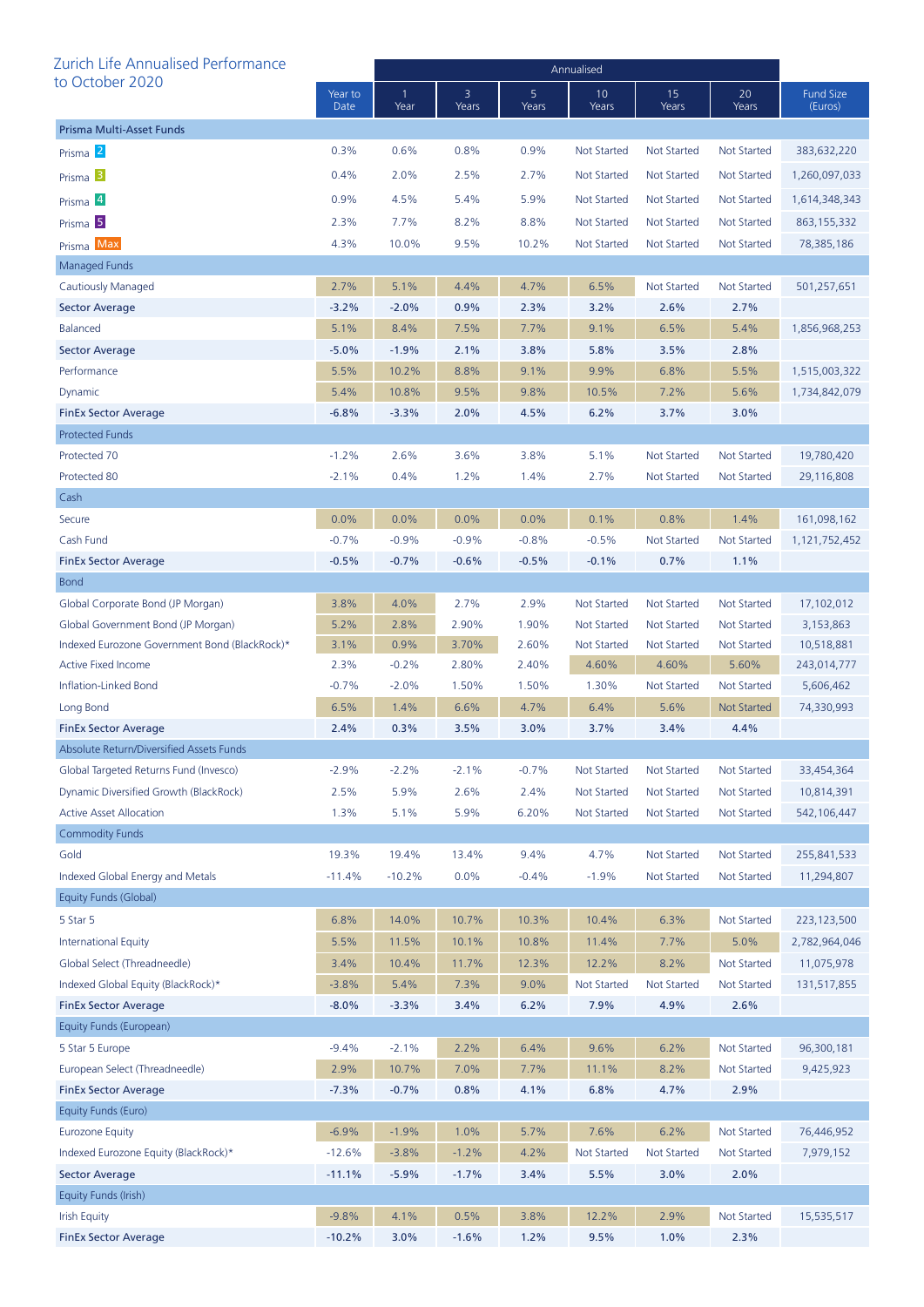|                                                                  |                 | Annualised |                    |                    |                    |                    |                    |                             |
|------------------------------------------------------------------|-----------------|------------|--------------------|--------------------|--------------------|--------------------|--------------------|-----------------------------|
|                                                                  | Year to<br>Date | Year       | 3<br>Years         | 5<br>Years         | 10<br>Years        | 15<br>Years        | 20<br>Years        | <b>Fund Size</b><br>(Euros) |
| Equity Fund (American)                                           |                 |            |                    |                    |                    |                    |                    |                             |
| 5 Star 5 Americas                                                | 15.9%           | 23.2%      | 18.0%              | 14.6%              | 15.0%              | 10.1%              | <b>Not Started</b> | 83,849,696                  |
| American Select (Threadneedle)                                   | 4.8%            | 14.0%      | 13.1%              | 13.3%              | 15.1%              | 9.6%               | <b>Not Started</b> | 11,890,799                  |
| <b>FinEx Sector Average</b>                                      | $-1.2%$         | 5.0%       | 9.5%               | 11.1%              | 13.1%              | 7.9%               | 3.8%               |                             |
| Equity Funds (Far East Asia)                                     |                 |            |                    |                    |                    |                    |                    |                             |
| 5 Star 5 Asia Pacific                                            | $-6.3%$         | $-0.6%$    | 2.5%               | 9.1%               | 6.8%               | 5.1%               | <b>Not Started</b> | 68,035,465                  |
| Asia Pacific Equity                                              | $-8.9%$         | $-3.9%$    | 2.2%               | 8.1%               | 6.3%               | <b>Not Started</b> | <b>Not Started</b> | 9,148,927                   |
| <b>FinEx Sector Average</b>                                      | $-6.9%$         | $-1.5%$    | 2.2%               | 6.7%               | 4.7%               | 5.2%               | 4.7%               |                             |
| Equity Funds (High Yield)                                        |                 |            |                    |                    |                    |                    |                    |                             |
| Dividend Growth                                                  | $-24.4%$        | $-18.8%$   | $-3.9%$            | 2.2%               | 7.2%               | 4.5%               | <b>Not Started</b> | 161,309,297                 |
| <b>FinEx Sector Average</b>                                      | $-8.0%$         | $-3.3%$    | 3.4%               | 6.2%               | 7.9%               | 4.9%               | 2.6%               |                             |
| Equity Funds (Emerging Market)                                   |                 |            |                    |                    |                    |                    |                    |                             |
| Emerging Markets Opportunities (JP Morgan)                       | $-8.1%$         | 2.1%       | 4.1%               | 10.1%              | <b>Not Started</b> | <b>Not Started</b> | <b>Not Started</b> | 6,865,204                   |
| Indexed Emerging Market Equity Fund (BlackRock)                  | $-7.1%$         | 0.7%       | 1.3%               | 7.0%               | <b>Not Started</b> | <b>Not Started</b> | <b>Not Started</b> | 2,672,780                   |
| <b>Sector Average</b>                                            | $-8.3%$         | $-2.0%$    | 0.5%               | 5.9%               | 1.6%               | 5.0%               | <b>Not Started</b> |                             |
| Equity Funds (Specialist)                                        |                 |            |                    |                    |                    |                    |                    |                             |
| Indexed Top Tech 100                                             | 25.7%           | 37.6%      | 24.8%              | 21.5%              | 21.3%              | 14.5%              | <b>Not Started</b> | 107,633,883                 |
| <b>FinEx Sector Average</b>                                      | 0.4%            | 4.8%       | 5.5%               | 5.7%               | 4.0%               | 3.0%               | 0.3%               |                             |
| <b>Property Funds</b>                                            |                 |            |                    |                    |                    |                    |                    |                             |
| <b>Property Fund</b>                                             | $-8.1%$         | $-7.0%$    | <b>Not Started</b> | <b>Not Started</b> | <b>Not Started</b> | <b>Not Started</b> | Not Started        | 45,084,068                  |
| Indexed European (Ex-UK) Property                                | $-17.5%$        | $-13.2%$   | 0.1%               | 3.7%               | 6.2%               | <b>Not Started</b> | <b>Not Started</b> | 102,218,433                 |
| Indexed Australasia Property                                     | $-21.3%$        | $-22.4%$   | $-0.6%$            | 3.0%               | 4.4%               | <b>Not Started</b> | <b>Not Started</b> | 81,768,537                  |
| <b>Sector Average</b>                                            | $-11.5%$        | $-10.8%$   | $-0.7%$            | 1.4%               | 3.3%               | $-0.1%$            | 2.5%               |                             |
| Dimensional Funds                                                |                 |            |                    |                    |                    |                    |                    |                             |
| Global Short-term Investment Grade Fixed Income<br>(Dimensional) | $-0.2%$         | $-0.4%$    | Not Started        | Not Started        | <b>Not Started</b> | <b>Not Started</b> | <b>Not Started</b> | 386,715                     |
| Euro Inflation Linked Int Duration Fixed Income<br>(Dimensional) | $-0.9%$         | $-2.4%$    | Not Started        | Not Started        | <b>Not Started</b> | <b>Not Started</b> | Not Started        | 6,890,878                   |
| World Equity (Dimensional)                                       | $-9.0%$         | $-3.6%$    | <b>Not Started</b> | <b>Not Started</b> | <b>Not Started</b> | <b>Not Started</b> | <b>Not Started</b> | 10,716,474                  |
| Global Short Fixed Income (Dimensional)                          | $-0.2%$         | $-0.8%$    | Not Started        | Not Started        | Not Started        | <b>Not Started</b> | <b>Not Started</b> | 3,969,694                   |
| World Allocation 20/80 (Dimensional)                             | $-1.6%$         | $-0.9%$    | Not Started        | Not Started        | <b>Not Started</b> | <b>Not Started</b> | Not Started        | 12,430,544                  |
| World Allocation 40/60 (Dimensional)                             | $-3.3%$         | $-1.3%$    | Not Started        | <b>Not Started</b> | <b>Not Started</b> | <b>Not Started</b> | <b>Not Started</b> | 24,783,543                  |
| World Allocation 60/40 (Dimensional)                             | $-5.0%$         | $-1.8%$    | Not Started        | Not Started        | Not Started        | Not Started        | Not Started        | 24,023,273                  |
| World Allocation 80/20 (Dimensional)                             | $-7.9%$         | $-3.5%$    | <b>Not Started</b> | <b>Not Started</b> | <b>Not Started</b> | <b>Not Started</b> | <b>Not Started</b> | 7,862,389                   |
| <b>Funds Closed to New Business</b>                              |                 |            |                    |                    |                    |                    |                    |                             |
| <b>Indexed Eurozone Property</b>                                 | $-21.7%$        | $-18.3%$   | $-2.3%$            | 2.2%               | 5.3%               | 3.0%               | Not Started        | 13,636,092                  |
| Indexed India Equity                                             | $-9.3%$         | $-8.1%$    | 0.6%               | 2.4%               | 1.2%               | <b>Not Started</b> | <b>Not Started</b> | 6,912,538                   |
| Income Opportunity (JP Morgan)                                   | $-0.4%$         | $-0.5%$    | $-1.0%$            | 0.6%               | Not Started        | <b>Not Started</b> | Not Started        | 3,903,922                   |
| <b>Diversified Assets</b>                                        | $-6.4%$         | $-4.2%$    | 2.9%               | 3.7%               | 4.8%               | <b>Not Started</b> | <b>Not Started</b> | 9,928,061                   |
| Earth Resources                                                  | $-2.3%$         | 5.2%       | 8.4%               | 4.0%               | $-1.0%$            | <b>Not Started</b> | <b>Not Started</b> | 4,126,728                   |
| <b>Green Resources</b>                                           | 49.7%           | 68.9%      | 31.2%              | 21.1%              | 7.1%               | <b>Not Started</b> | <b>Not Started</b> | 7,151,835                   |

Source: Financial Express as at 01/10/2020

Annual management charges (AMC) apply. The fund returns shown are net of the AMC deducted by each provider in their unit prices. This will vary for each provider, and any difference will impact the relative performance of the funds shown. The fund returns are based on an investment in the funds and do not represent the returns achieved by individual policies linked to the funds. These fund returns may be before the full AMC is applied to a policy. The actual returns on policies linked to the specified fund will be lower because of the effects of charges and in some cases a higher management charge.

Performance using most recent data available.

Figures highlighted in beige indicate where the Zurich Life fund has outperformed the sector average.

**Warning: Past performance is not a reliable guide to future performance. Warning: The value of your investment may go down as well as up. Warning: Benefits may be affected by changes in currency exchange rates. Warning: If you invest in this fund you may lose some or all of the money you invest.**